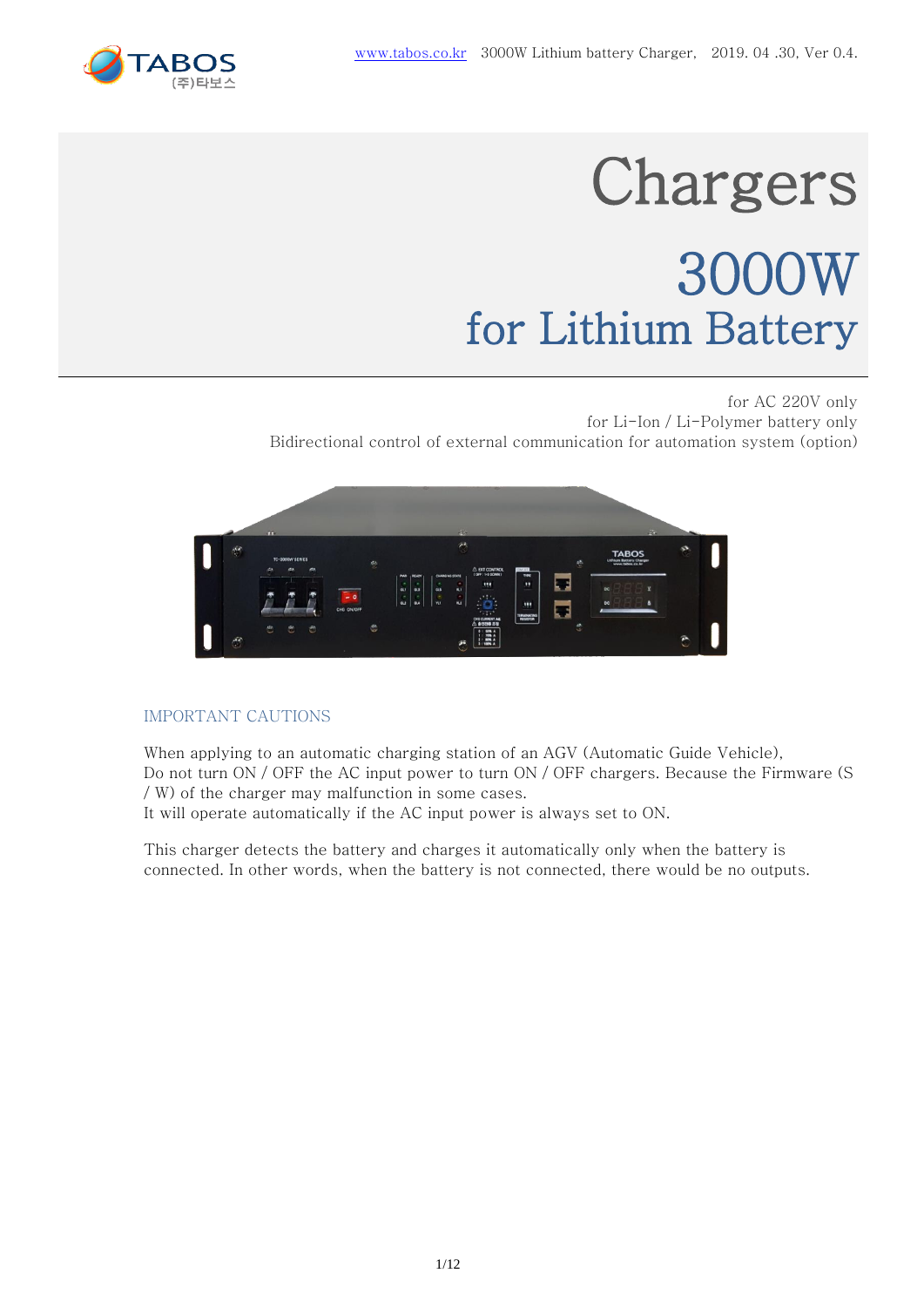

# Table of Contents

| Bidirectional Communicating Function (COM) - Option (700W / 1500W)  8 |
|-----------------------------------------------------------------------|
|                                                                       |
|                                                                       |
|                                                                       |
|                                                                       |
|                                                                       |
|                                                                       |
|                                                                       |

# 0. Important Notices

# How to Select Charging Voltage

| Type                                    | Charger<br>Max. charging<br>voltage | Approximate<br>amount of<br>charging | Considerations<br>when selecting charging voltage                                                                                                                          |
|-----------------------------------------|-------------------------------------|--------------------------------------|----------------------------------------------------------------------------------------------------------------------------------------------------------------------------|
| 25V Battery<br>$(7S, 7 \text{ series})$ | 28V                                 | 80%                                  | Applied when the electric equipment installed in the<br>load generates an error due to overvoltage at 29V<br>*In case of AGV, this voltage range is selected<br>generally. |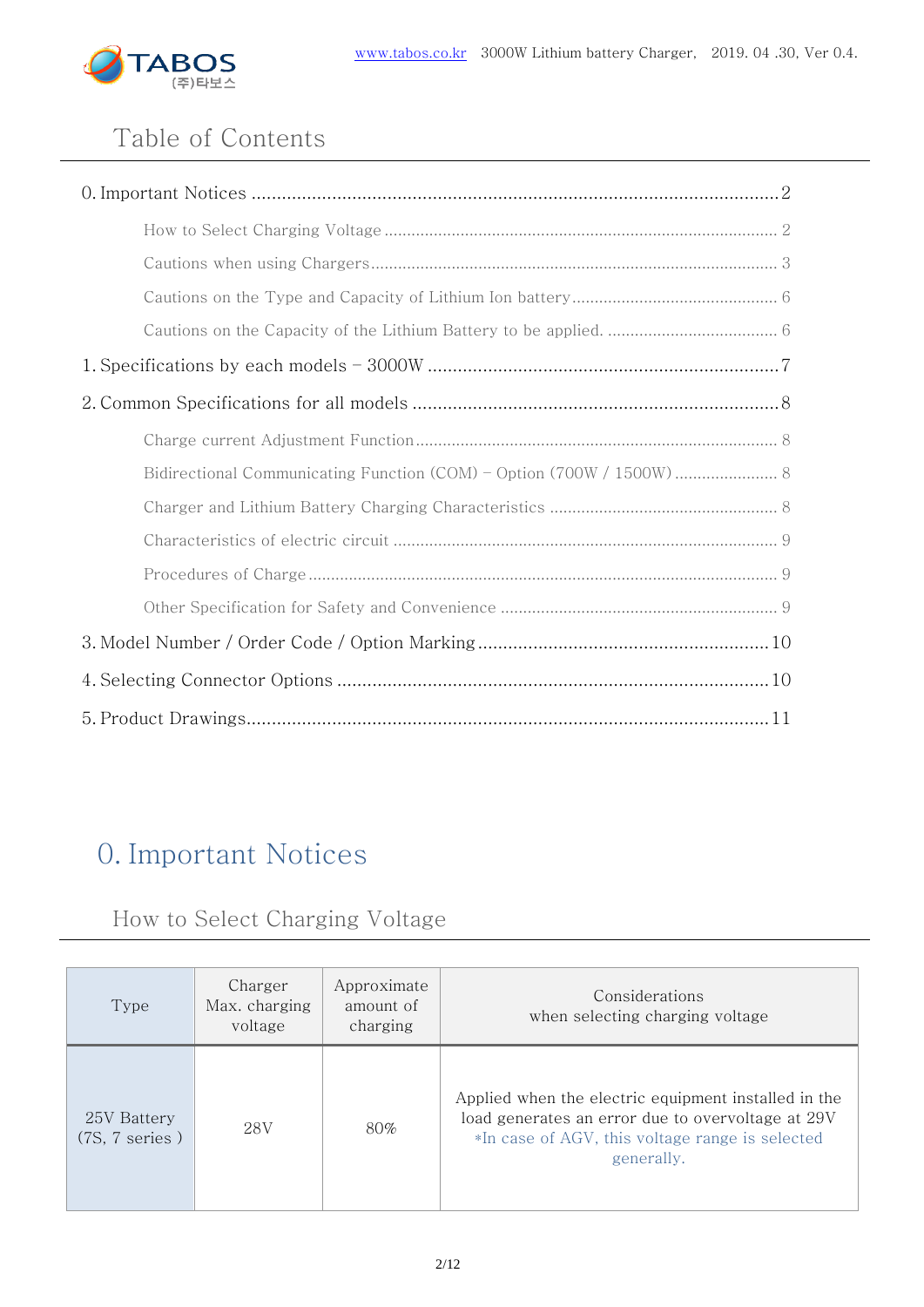

|                                | 29V | $90\%$ | To maximize battery utilization.<br>This could be applied if no problem occurs.                                                                                            |
|--------------------------------|-----|--------|----------------------------------------------------------------------------------------------------------------------------------------------------------------------------|
| 50V Battery<br>(14S, 14series) | 56V | $80\%$ | Applied when the electric equipment installed in the<br>load generates an error due to overvoltage at 29V<br>*In case of AGV, this voltage range is selected<br>generally. |
|                                | 58V | $90\%$ | To maximize battery utilization.<br>This could be applied if no problem occurs.                                                                                            |

# Cautions when using Chargers

## Do not turn ON / OFF the AC input power to turn ON / OFF chargers.

When applying to an automatic charging station of an AGV (Automatic Guide Vehicle), Do not turn ON / OFF the AC input power to turn ON / OFF chargers. Because the Firmware (S / W) of the charger may malfunction in some cases. It will operate automatically if the AC input power is always set to ON.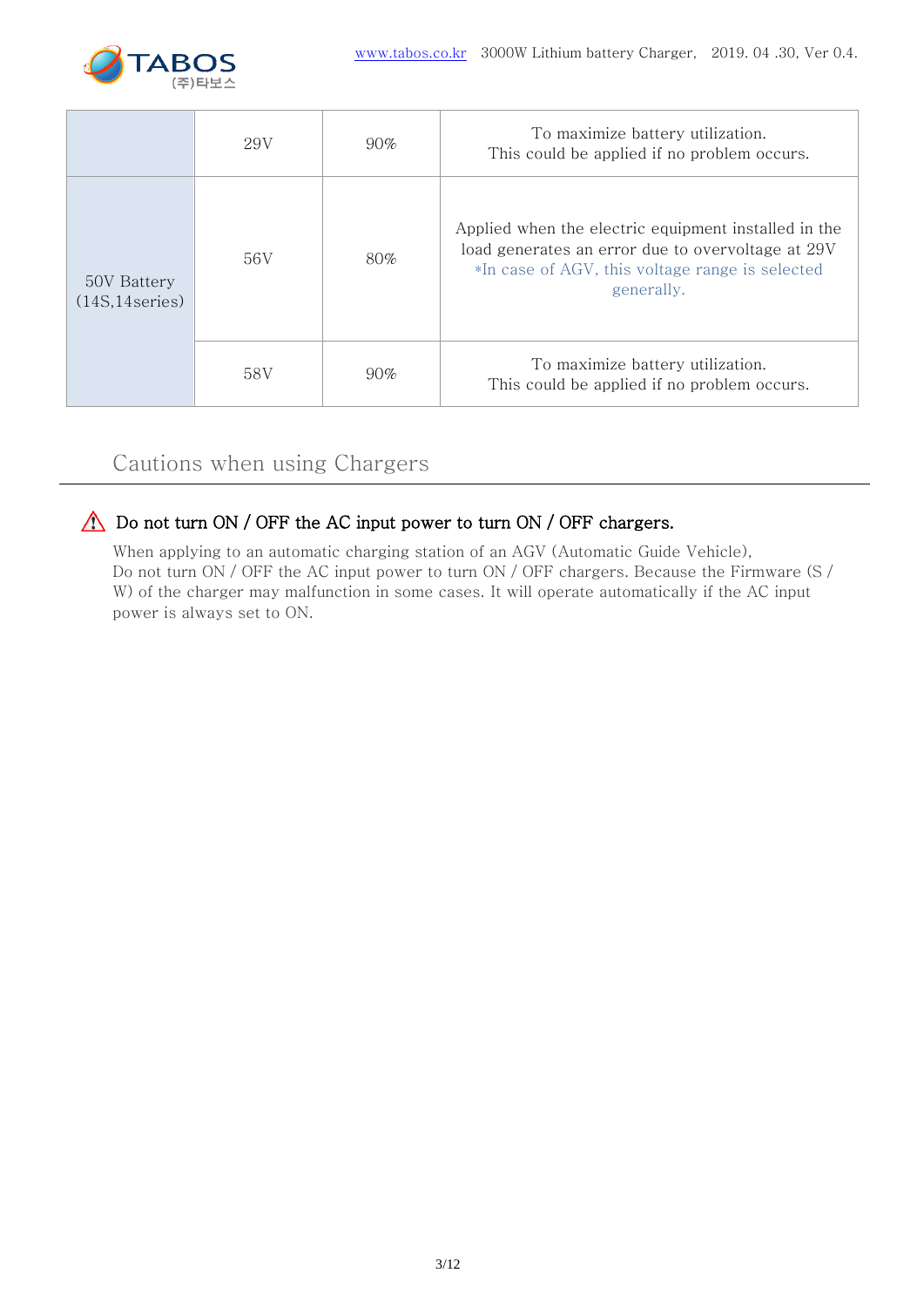

#### When the battery is not connected, there would be no outputs.

This charger detects the battery and charges it automatically only when the battery is connected.

#### When cannot boot powered on AC (No durability issues)

When power is applied, it is recommended to observe the following procedure.

1) When 220V AC power is applied, the switch must be OFF.

2) Turn on the switch after turning on the power.

\* If there is no response from the above,

3) After the power switch is off and 220V AC is shorted, wait until the internal capacitor is fully discharged. (maximum 1 minute)

4) After waiting, try again in the above order,

If there is no response afterwards, please fill out the application form and send it to us.

#### $\bigwedge$  Make sure the applied battery is suitable for the charger.

Do not connect lead acid storage batteries. The charging voltage specification may not be suitable for the charger. The charger can be used only when the charging voltage of it is lower than the maximum voltage of the battery. Connect  $+$ ,  $-$  on the output terminal block to the battery terminal.

#### The use of thin wires compared to the current causes a fire accident due to deterioration of the wires and connectors in the long term..

The wire thickness is not determined by the capacity and size of the battery, but is determined by the size of the used current (charge current and discharge current).

 $\Diamond$  In a room temperature environment, the allowable current per 1 mm2 (square millimeter) of wire is about 5A.

#### The allowable current  $=$  5A / mm2 (SQMM).

In a high temperature environment, use wires that are thicker than the formula above.

#### [ Selection example ]

#### ( Example 1 )

If the maximum charge current is designed as 90A, the charge wire thickness is: 90A / (5A / mm2) = 18 mm2 or more  $\rightarrow$  Standard wire 20 mm2

#### ( Example 2 )

If the maximum charge current is designed as 50A, the charge wire thickness is: 50A / (5A / mm2) = 10 mm2 or more.

#### The ability of the charger to recharge when the battery voltage drops after the battery is fully charged .

With the charger and battery connected at all times

The battery can be used in conjunction with a load device.

At this time, the charger resumes charging operation when the battery falls below a certain voltage. This voltage is called the recharge start voltage.

- Model : TC-3000W-25V90A  $\rightarrow$  The recharge start voltage = Around 25.9V
- Model : TC-3000W-50V50A  $\rightarrow$  The recharge start voltage = Around 51.8V

#### Depending on the operating state of the charger, the LED signal will light up as shown below.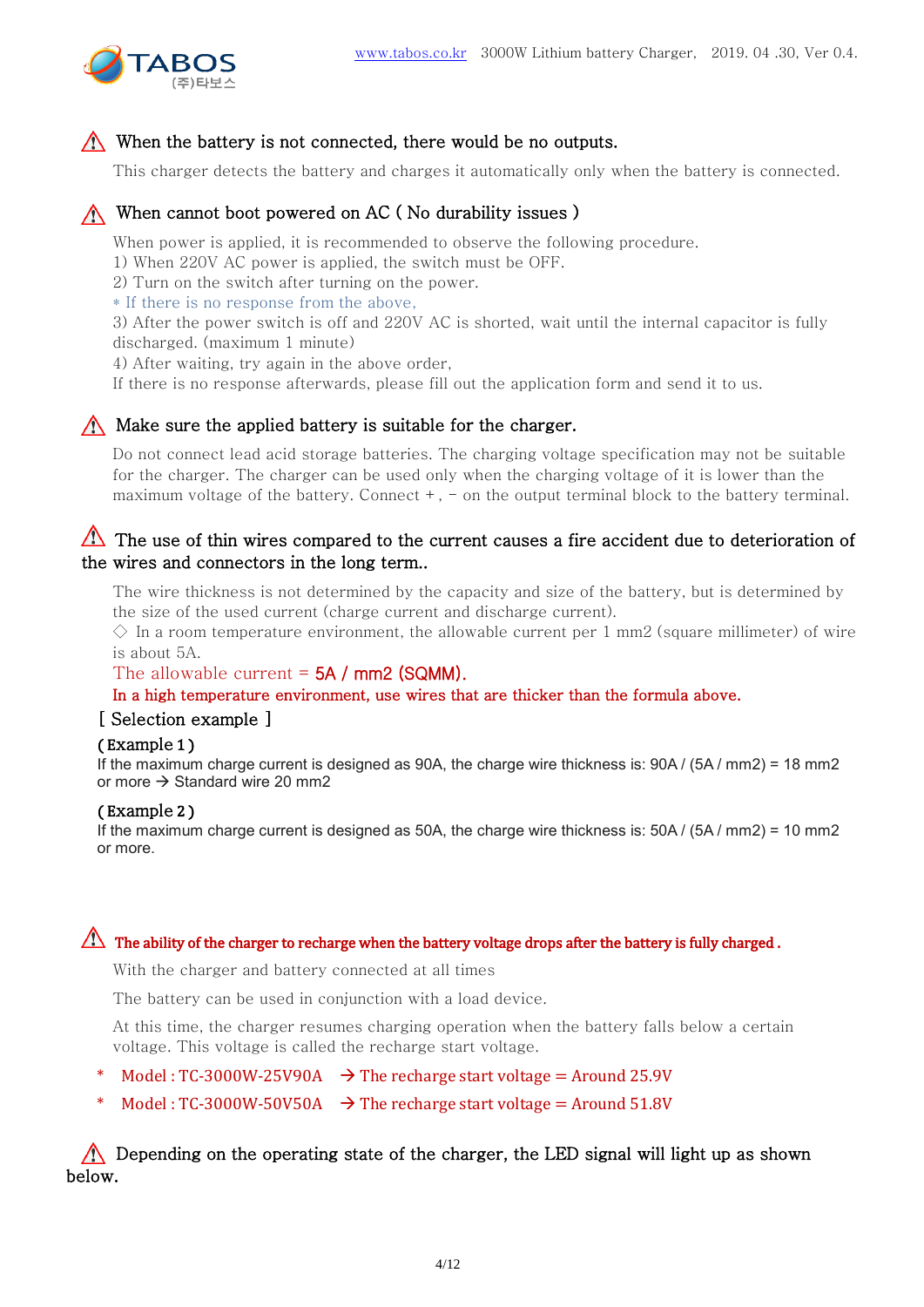



|                                                   | 1500W<br><b>Power Module 1</b> |                | 1500W<br><b>Power Module 2</b> |                             |                 |                       |
|---------------------------------------------------|--------------------------------|----------------|--------------------------------|-----------------------------|-----------------|-----------------------|
| Power ON                                          | GL <sub>1</sub>                |                | GL <sub>2</sub>                |                             | <b>PWR</b>      | <b>READY</b>          |
| Ready                                             | GL <sub>3</sub>                |                | GL <sub>4</sub>                |                             |                 |                       |
|                                                   | $\bullet$ GL5                  | $\bullet$ YL1  | $\bullet$ RL1                  | $\bullet$ RL2               | GL <sub>1</sub> | GL3                   |
| 배터리 연결 탐색중<br><b>Battery Connection Searching</b> | <b>FLICKER</b>                 |                | ON                             |                             | GL <sub>2</sub> | GL4                   |
| 배터리 소생 동작중<br><b>Battery Voltage Recovering</b>   | <b>FLICKER</b>                 | <b>FLICKER</b> |                                |                             |                 |                       |
| 프리차징 동작<br>On Precharging                         | <b>ON</b>                      | <b>FLICKER</b> |                                |                             |                 | <b>CHARGING STATE</b> |
| 충전중<br>On Charging                                | <b>ON</b>                      |                |                                |                             |                 |                       |
| 만충 상태<br><b>Full Charged</b>                      | ON                             | ON             |                                |                             | GL <sub>5</sub> | RL <sub>1</sub>       |
| 역결선 감지<br><b>Reverse Wire Detection</b>           |                                |                | ON                             | <b>FLICKER</b>              | YL1             | RL <sub>2</sub>       |
| 대기 모드<br><b>Standby Mode</b>                      |                                |                | ON                             |                             |                 |                       |
| 파워 모듈 이상<br><b>Power Module Abnormal</b>          |                                |                | <b>FLICKER</b><br>(Module1)    | <b>FLICKER</b><br>(Module2) |                 |                       |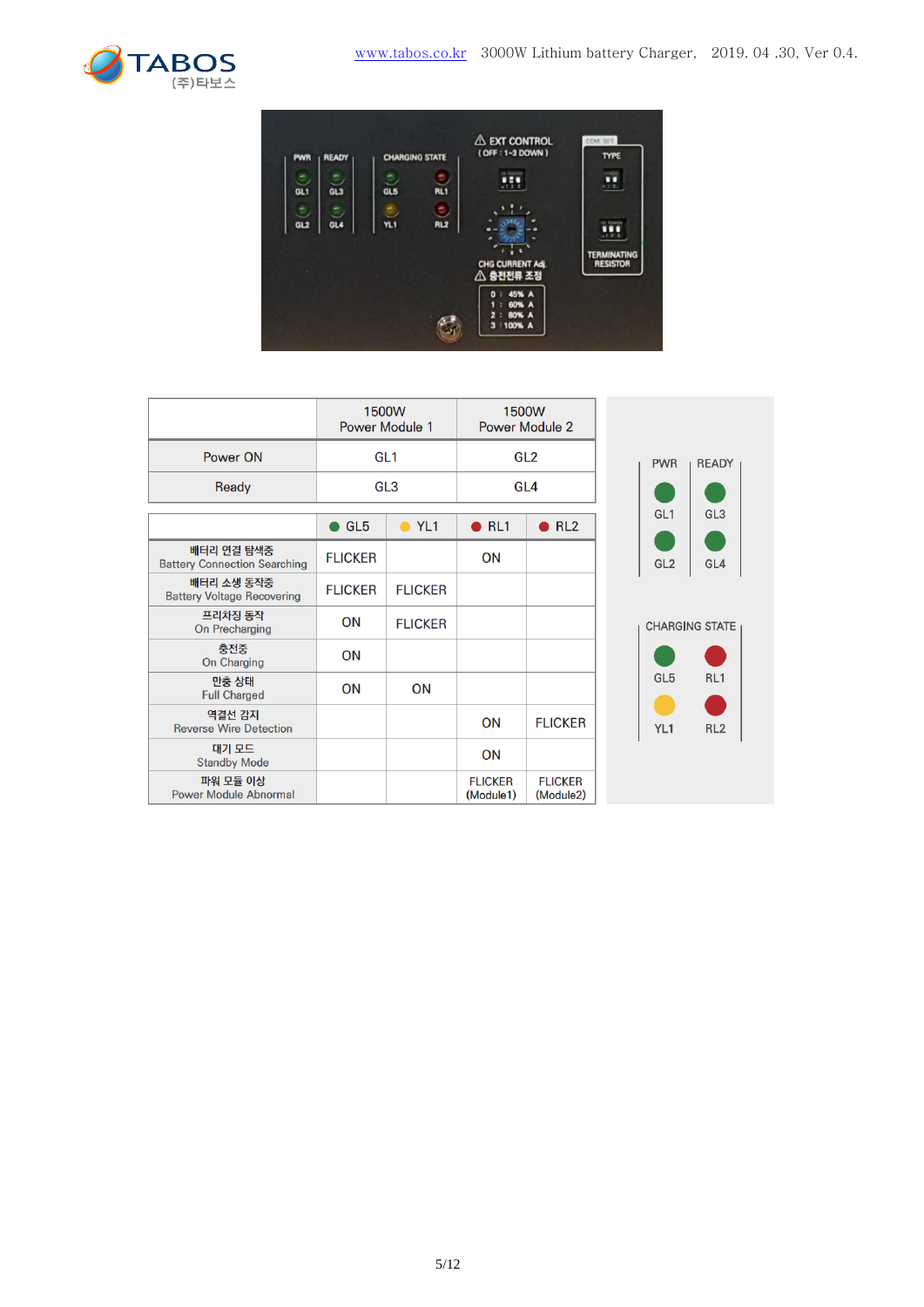

## Cautions on the Type and Capacity of Lithium Ion battery

#### Cautions on the Maximum Voltage of Lithium Battery.

The maximum voltage for lithium batteries in 7 series, varies depending on the manufacturer and may be 29.4 V or 30.1 V or more. 'TC-1500W-25V45A / Max29V' charger charges up to 29V. So if the maximum voltage of the battery is 30.1V or higher, it will charge about 5% less. But there is no problem to use.

#### Caution

Do not connect this charger with the maximum voltage of the lithium battery itself less than 29.4V.

Cautions on the Capacity of the Lithium Battery to be applied.

#### Maximum charge current when considering only lithium battery cell

It is recommended to charge with maximum current to 0.5C or less. If the capacity of the lithium battery is 20Ah, 0.5C charging means charging with current less than  $10A$  (= 20Ah x 50%) which is less than 50% of the battery capacity. Typical lithium ion battery cells can be charged up to 1 C, but this is the maximum value. We recommend 0.5 C or less for safety and long life. However, this also depends on the lithium ion battery pack product, and the maximum charge current specifications are listed on each battery pack. Exceeding this value may cause the battery to malfunction, deteriorate its life, or sometimes overheat and damage it. Please refer to lithium battery manufacturer's charge current specification. Some lithium batteries may be available for charging up to 1C.

Maximum charge current considering capacity of BMS

You must charge below the maximum charge current value set by BMS. Some companies' lithium batteries can accumulate heat in the BMS when charged with the maximum charge current specified in the specification, which can cause the battery to overheat or accidents.

If it is not urgent, it is recommended to charge the battery slowly by reducing the charge current. Our chargers are designed to reduce the charge current by considering the above problems.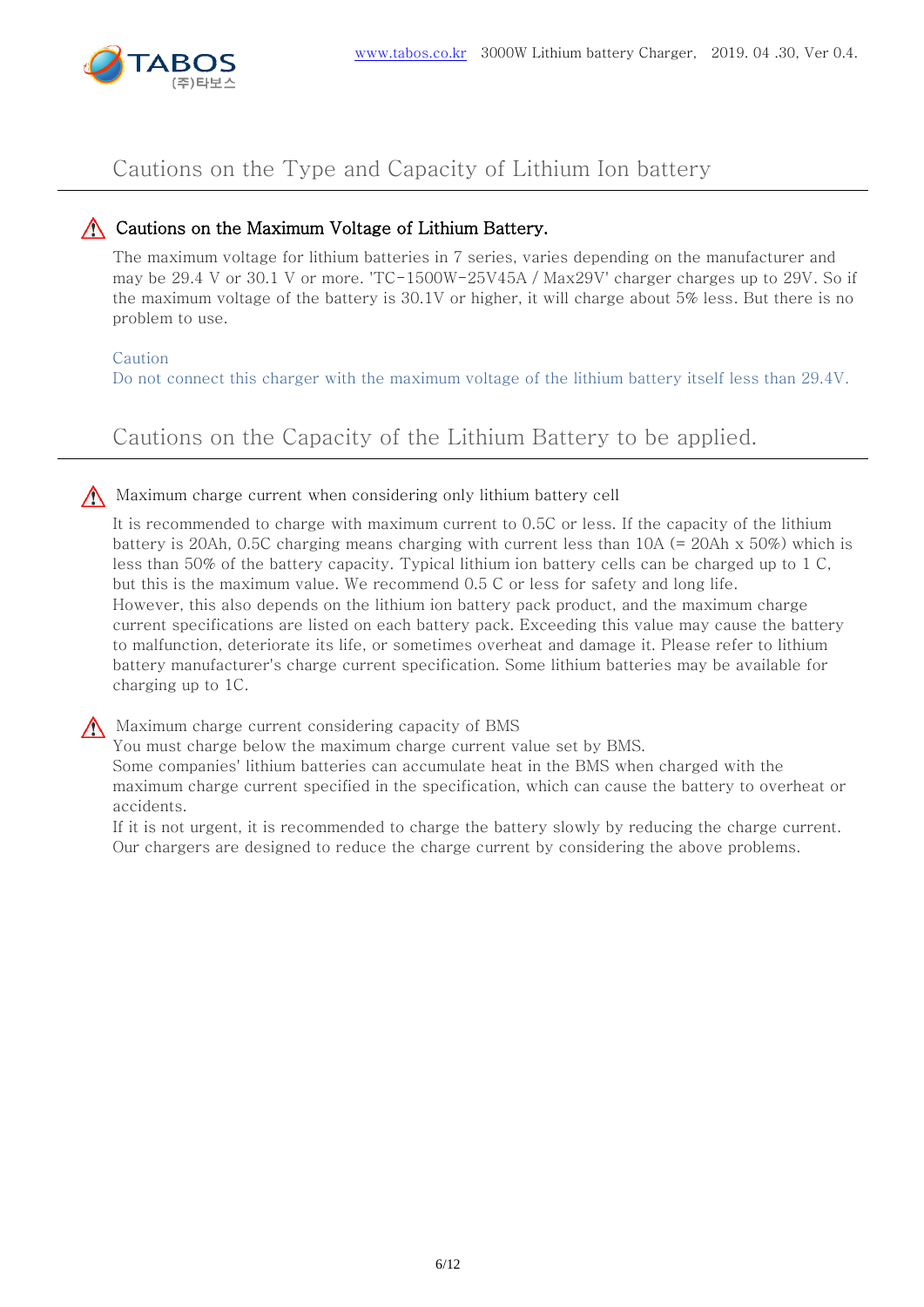

|                |                        | Standard model                             | TC-3000W-25V90A<br>/Max29V                                                                                                                                                                                                       | TC-3000W-25V90A<br>/Max28V                              | TC-3000W-50V50A<br>/Max58V                        | TC-3000W-50V50A<br>/Max56V                           |  |
|----------------|------------------------|--------------------------------------------|----------------------------------------------------------------------------------------------------------------------------------------------------------------------------------------------------------------------------------|---------------------------------------------------------|---------------------------------------------------|------------------------------------------------------|--|
| 1              | Output Wire Size       | At room temperature                        |                                                                                                                                                                                                                                  | At least 20 mm2                                         | At least 10 mm2                                   |                                                      |  |
| $\overline{2}$ | Battery                | Li-lon/Polymer                             |                                                                                                                                                                                                                                  | 7series(7S), 25.2V or more, 29.4V charging max.         | 14series(14S), 50.4V or more, 58.8V charging max. |                                                      |  |
| 3              | Charging Voltage       | Battery Max. Voltage<br>when fully charged | 29.0 VDC                                                                                                                                                                                                                         | 28.0 VDC                                                | 58.0 VDC                                          | 56.0 VDC                                             |  |
| $\overline{4}$ | Application            | Considering<br>acceptable Max.V of<br>load | Standard                                                                                                                                                                                                                         | Recommended for<br><b>Factory Automation</b><br>Systems | Standard                                          | Recommended for Factory<br><b>Automation Systems</b> |  |
| 5              | Amount of<br>Charging  | charging amount<br>when fully charged      | About 90%                                                                                                                                                                                                                        | About 80%                                               | About 90%                                         | About 80%                                            |  |
| 6              | Charge current         | Volumetric current<br>regulation,          | Max. 90A±0.5A, (current ripples: under 3%)<br>Max. 50A±0.3A, (current ripples: under 3%)<br>4-steps current adjustment (50, 63, 72, 90A)<br>4-steps current adjustment (28, 35, 40, 50A)                                         |                                                         |                                                   |                                                      |  |
| $\overline{7}$ | Finishing Current      |                                            | Approximately 10 - 20% of the normal charge current max. (Current that stops charging)                                                                                                                                           |                                                         |                                                   |                                                      |  |
| 8              | How to Charge          |                                            | CC/CV (Constant Current/ Constant Voltage), 4-steps current increase after charging starts (Slow Start)                                                                                                                          |                                                         |                                                   |                                                      |  |
| 9              | Type of Charger        | Insulated                                  | Primary/Secondary Insulated chargers (Safety management and noise reduction in case of ground fault)                                                                                                                             |                                                         |                                                   |                                                      |  |
| 10             | Input Voltage          | <b>RMS</b>                                 | 180VAC ~ 240VAC / 50~60 Hz                                                                                                                                                                                                       |                                                         |                                                   |                                                      |  |
| 11             | Output Voltage         | <b>RMS</b>                                 | About 2,700 VA                                                                                                                                                                                                                   | About 2,580 VA                                          | About 2,960 VA<br>About 2,860 VA                  |                                                      |  |
| 12             |                        | Recommended capacity for Input CB          | general CB 30A (blocking capacity: 15A or more), considering surge current peak max. at initial start of<br>chargers                                                                                                             |                                                         |                                                   |                                                      |  |
| 13             | <b>Standby Power</b>   | <b>RMS</b>                                 | 60W                                                                                                                                                                                                                              | $\leftarrow$                                            | $\leftarrow$                                      | $\leftarrow$                                         |  |
| 14             | Charging Power         | <b>RMS</b>                                 | 2,610W max.                                                                                                                                                                                                                      | 2,520W max.                                             | 2,900W max.                                       | 2,800W max.                                          |  |
| 15             | Efficiency/PF          |                                            | Efficiency 87%, Power Factor 98%<br>Efficiency 91%, Power Factor 98%                                                                                                                                                             |                                                         |                                                   |                                                      |  |
| 16             | Protection<br>Features |                                            | Short circuit protection / over current protection / over voltage protection / reverse connection prevention /<br>pre-charging / *BMS/PCM unblocking feature * BMS/PCM: Battery Management System / Protection Circuit<br>Module |                                                         |                                                   |                                                      |  |
| 17             | Temperature            |                                            | Operation: $-20^{\circ}\text{C} \sim +40^{\circ}\text{C}$ / Storage: $-20^{\circ}\text{C} \sim +65^{\circ}\text{C}$                                                                                                              |                                                         |                                                   |                                                      |  |
| 18             | Size / Weight          |                                            | W 487mm x H 160mm x L 602mm, 21Kg<br>(it can be modified arbitrarily.)                                                                                                                                                           |                                                         |                                                   |                                                      |  |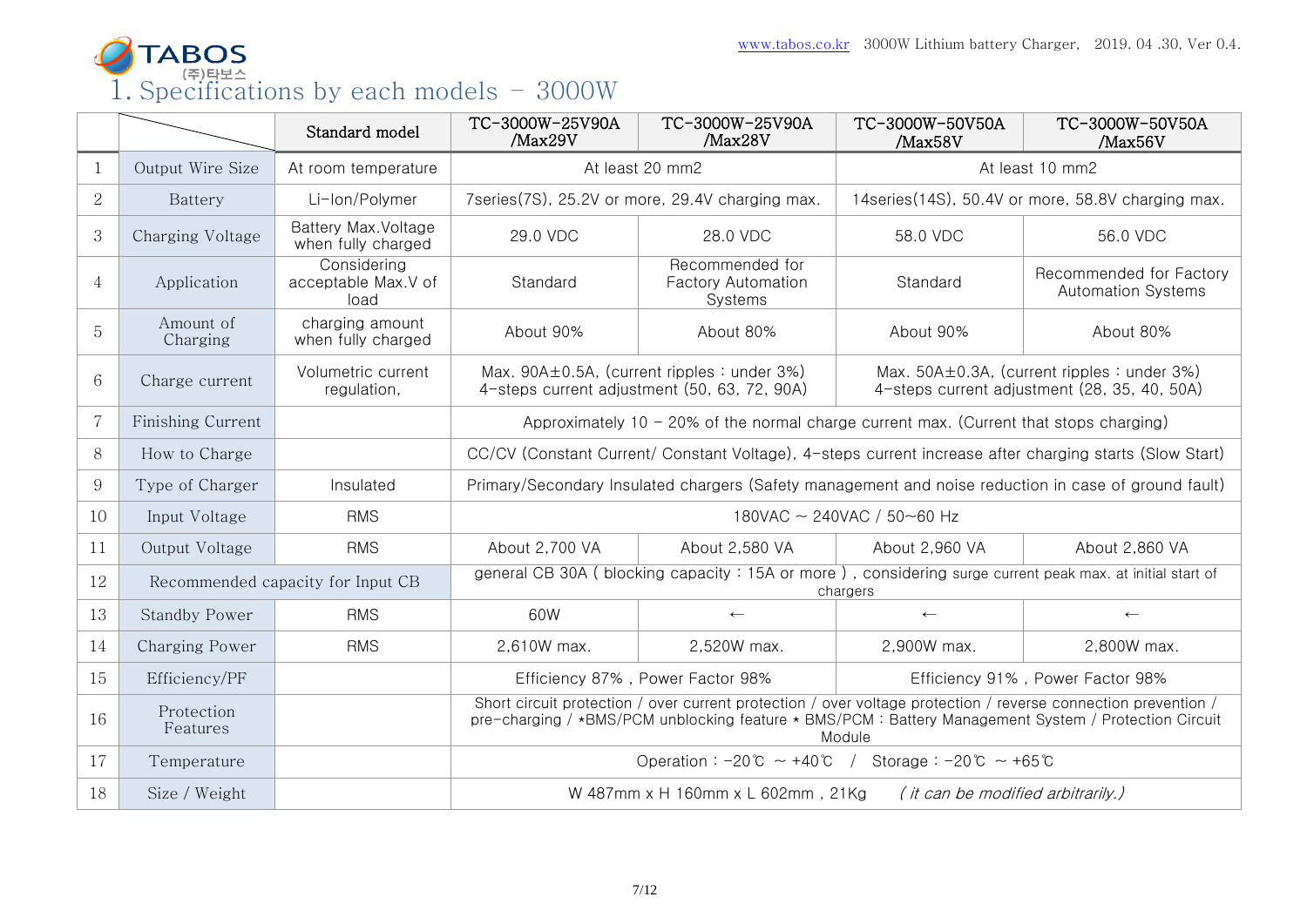

# 2. Common Specifications for all models

## Charge current Adjustment Function

Refer to Product Drawings section.

Turning the current adjustment volume to the left decreases the charge current, and turning it to the right increases it. (Multilevel adjustment type).

During charging, you can adjust the current by turning the volume and it will be reflected a few seconds later. The volume is initially set to the maximum right of the volume and can be reduced. The charge current adjustment volume can be reduced to 60% of the rated charge current.

# Bidirectional Communicating Optional (COM) – to 700W / 1500W

COM (option) - RS232C communication support (Recommended for automation power supply)

 $\zeta$  charger  $\rightarrow$  upper stage controller  $\geq$  contents of transmission : Charger operating status, etc.  $\langle$  upper stage controller  $\rightarrow$  charger  $\rangle$  contents of transmission : Charge start, Charge end, etc.

\* Please refer to the attached document for detailed communication protocol specifications. (Download from Tabos website)

## Charger and Lithium Battery Charging Characteristics

Data of products manufactured by Tabos.

- $\diamond$  Charging time calculation
	- $=$  Amphere hour of Li-Ion Battery (Ah) / Charge current (A) x Correction factor(1.1)  $=104$ Ah /  $45A * 1.1 = 2.5$  hour
- $\Diamond$  Elapsed time from initial charge to normal charge / 1500W Charger



This chart can be implied to 700W charger as well. Elapsed time could be slightly changed according to circumstances.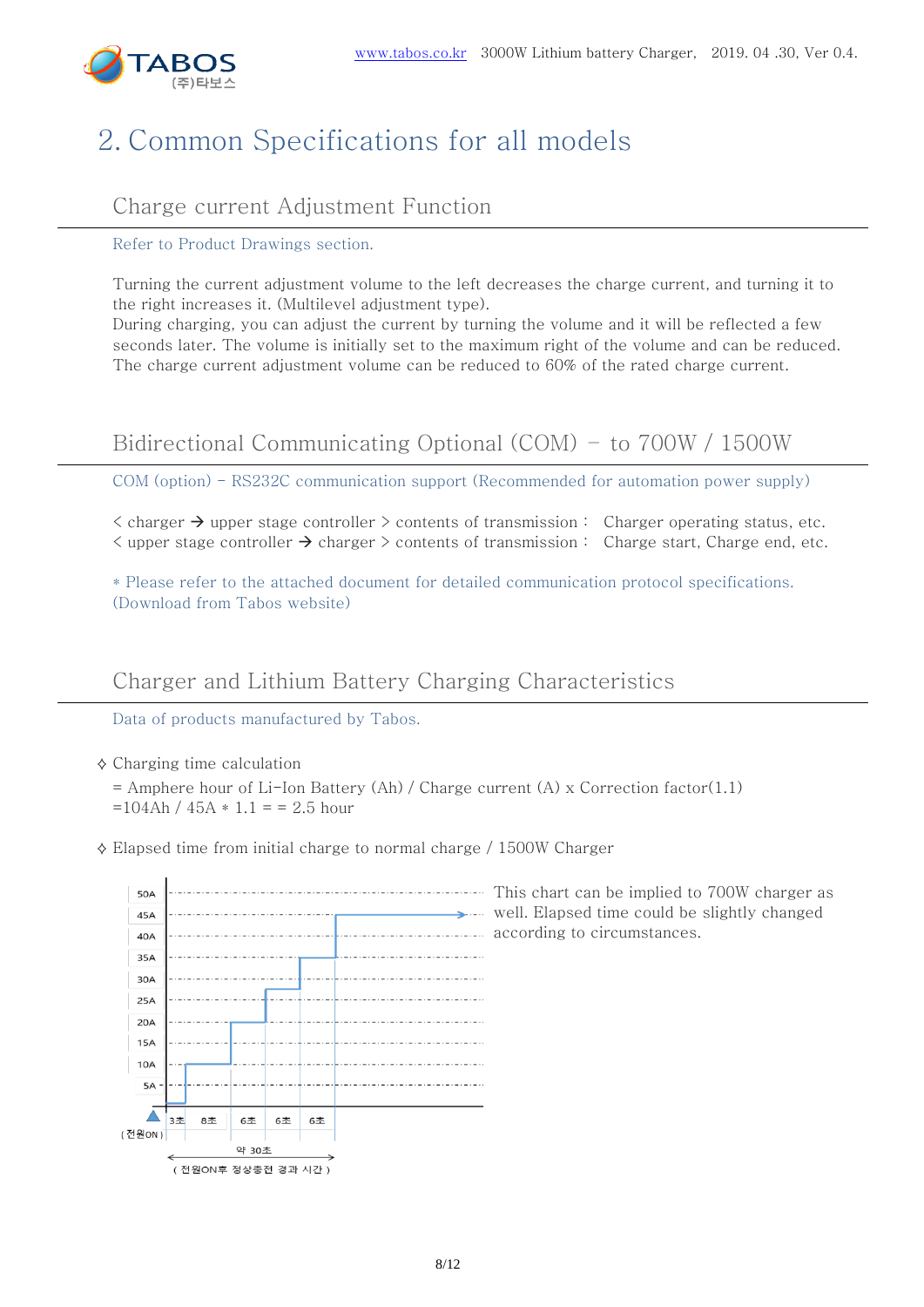

#### ⟡ LLC Resonant converter type

Soft Switching [ZVS(Zero Voltage Switching) and ZCS(Zero Current Switching)] is possible. Minimized current noise, controlled heat, increased durability.

⟡ Mi-com mounted

Optimum charging performance. Increased safety and stability.

## Procedures of Charge

- $\diamond$  When the battery is not connected, no electricity is output from the output terminal.
- ⟡ Pre-Charging Function

After the battery is connected, the charger detects the battery voltage and starts charge with the low current when the voltage is lower than normal. (The signal LED lamp flickers alternately between red and green until voltage back to be normal.) This function is implemented only when voltage of the battery is abnormally low. This is to protect the battery and ensure safety.

#### ⟡ Soft Start function

If voltage of the battery connected to the charger is within the normal range, it starts to charge by gradually increasing the current in several steps. This is particularly useful when charging batteries mounted on Automatic Guided Vehicle (AGV). When an AGV arrives at home position and is connected to the charger, it can be charged reliably without electrical sparks.

⟡ Constant Current Charge

The battery is charged with constant current (CC) until full charge. For example, the TC-1500W-25V45A / Max29V will continue charging at about 45A.

⟡ Constant Voltage Charge

When the battery reaches the full charge voltage, it is charged in the constant voltage (CV) mode. After the battery charged with maximum current that does not exceed full charge voltage, the charge current is gradually decreased.

When the charge current is gradually reduced to  $10 \approx 20\%$  of the rated charge current (varies by model), it is recognized as a full charge and the charging is stopped. At this time, all operations of charger and fan stops.

### Other Specification for Safety and Convenience

⟡ Short-Circuit Protection and Automatic Return

The output line automatically detects the short-circuit and cuts off the output. When the problem is solved, it returns.

⟡ Under/Over Voltage Protection.

The primary AC power stage and the secondary output DC power stage are electrically isolated.

⟡ Reversed Polarity Detecting Device,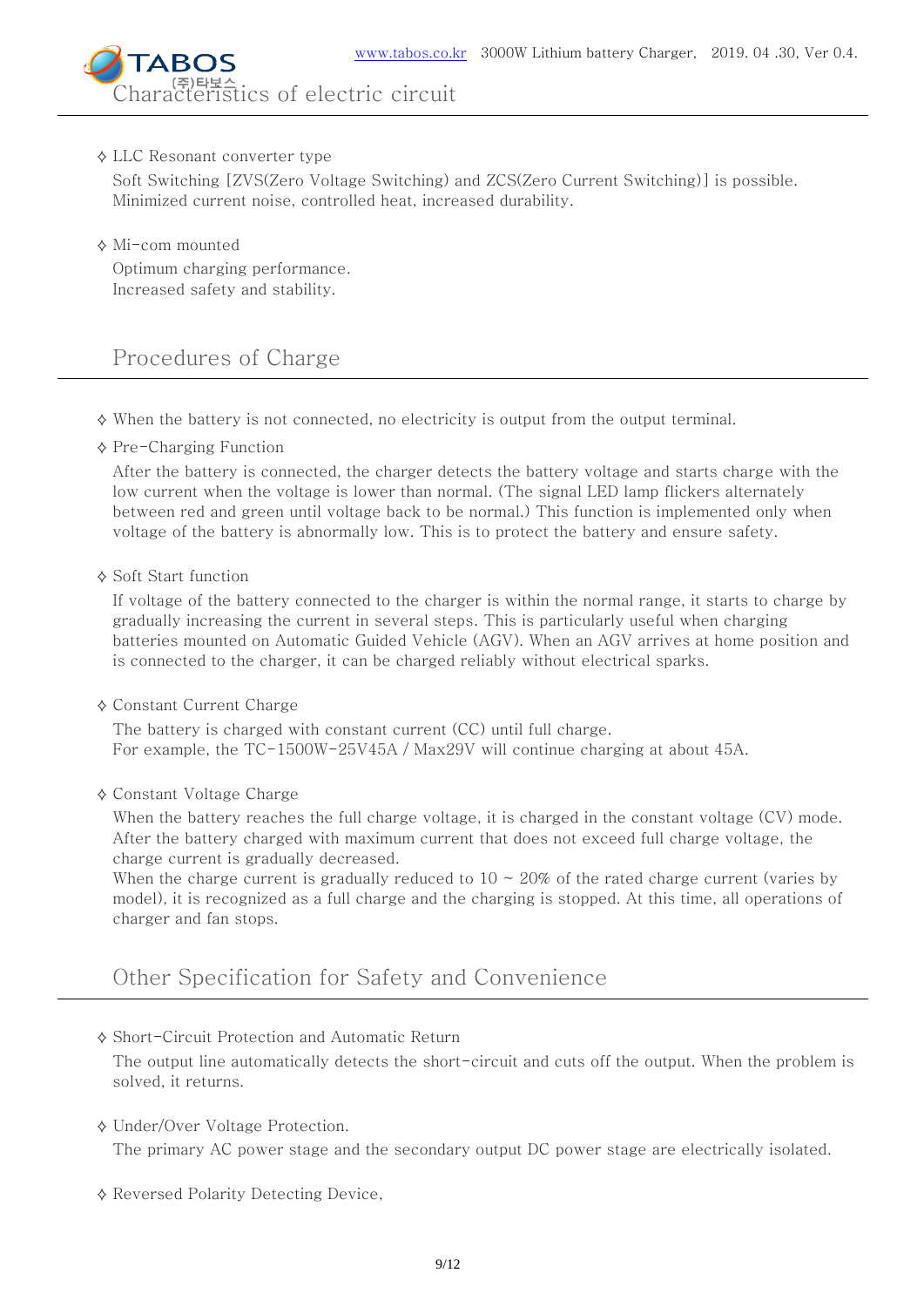

[www.tabos.co.kr](http://www.tabos.co.kr/) 3000W Lithium battery Charger, 2019. 04 .30, Ver 0.4. **The battery Charger will not fail even if the + / - is changed and connected. In this situation,**<br>第 <u>perties and</u> charger will not fail even if the + / - is changed and connected. In this situation, The orange lamp of the signal LED flickers until the user corrects the wiring.

 $\diamond$  Monitoring display:

Indication of charge voltage and charge current Inform of the abnormality.

⟡ Charge current adjustment

Current adjustment function through volume knob.

# 3. Model Number / Order Code / Option Marking

① ② ③ ④ ⑤ TC- 700W - 25V 25A / Max29V / COM TC-1500W - 25V 45A / Max29V / COM TC-3000W - 25V 90A / Max28V

|          | Series name                    | TC-700W<br>. TC-1500W . TC-3000W                                                                                                                                                                                             |  |  |  |
|----------|--------------------------------|------------------------------------------------------------------------------------------------------------------------------------------------------------------------------------------------------------------------------|--|--|--|
| 2        | Battery<br>nominal voltage     | $25V$ : for 7 series battery (nominal $25.2V/29.4V$ charge max.)<br>$50V$ : for 14 series battery (nominal $50.4V/58.8V$ charge max.)                                                                                        |  |  |  |
| (3)      | Charge Current<br>Rating       | Classification of Charge Current amount                                                                                                                                                                                      |  |  |  |
|          | Maximum<br>charge voltage      | Customers' selection                                                                                                                                                                                                         |  |  |  |
| <u>க</u> | Communication<br>port (option) | COM: Bidirectional Communication (RS232C)<br>Charge start command, charge end command, charge current control<br>command, and monitoring information.<br>* D-Sub 9-pin (Male / Male) connector next to output terminal block |  |  |  |

# 4. Selecting Connector Options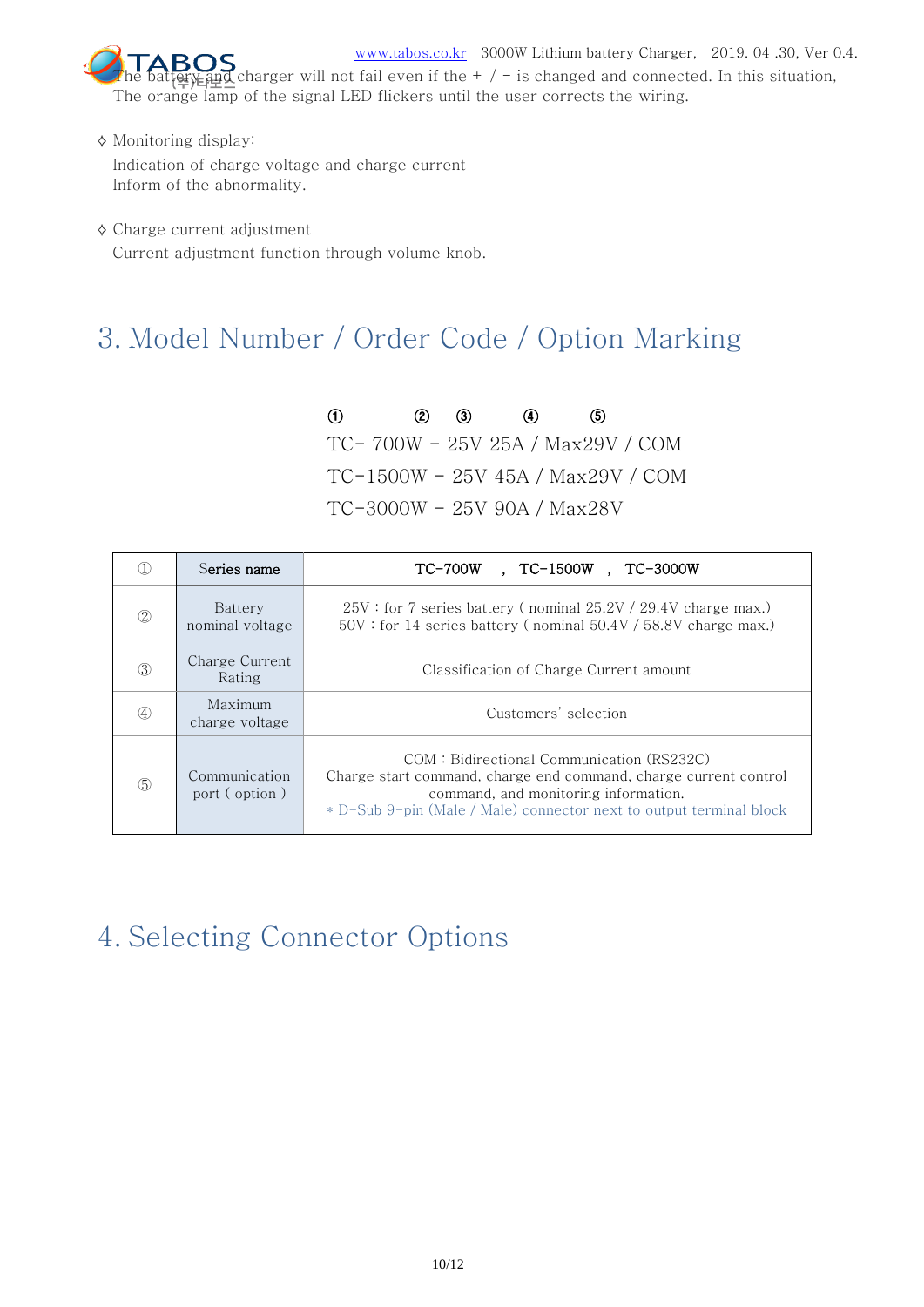|                                                                                                    | www.tabos.co.kr 3000W Lithium battery Charger, 2019.04.30, Ver 0.4.                                                                                                                                                                                                                                                                                                                                                                                                                                                                                      |  |
|----------------------------------------------------------------------------------------------------|----------------------------------------------------------------------------------------------------------------------------------------------------------------------------------------------------------------------------------------------------------------------------------------------------------------------------------------------------------------------------------------------------------------------------------------------------------------------------------------------------------------------------------------------------------|--|
| (주)타보스<br>$SB50A-Gray-$<br>M4-800L<br>$($ for $700W)$<br>$SB50A-Gray-$<br>$M6-800L$<br>(for 1500W) | 1) 50Ah, Terminal for M4 and M6, wire length 800mm,<br>2) Connector : Compatible with Anderson SB50A grey<br>These connectors are connected to each other with the same<br>connector pair without male and female, and they must be inserted<br>only in the direction in which the $+/-$ are matched.<br>3) Output wire combination example<br>* 2 Purchases example: 1 battery, 1 charger<br>* 3 Purchases example: 1 battery, 1 charger, 1 load side<br>* Note: 700W charger terminal is M4, 1500W charger is M6.<br>Tabos batteries are typically M6. |  |

# 5. Product Drawings

## 3000W (All models are common)